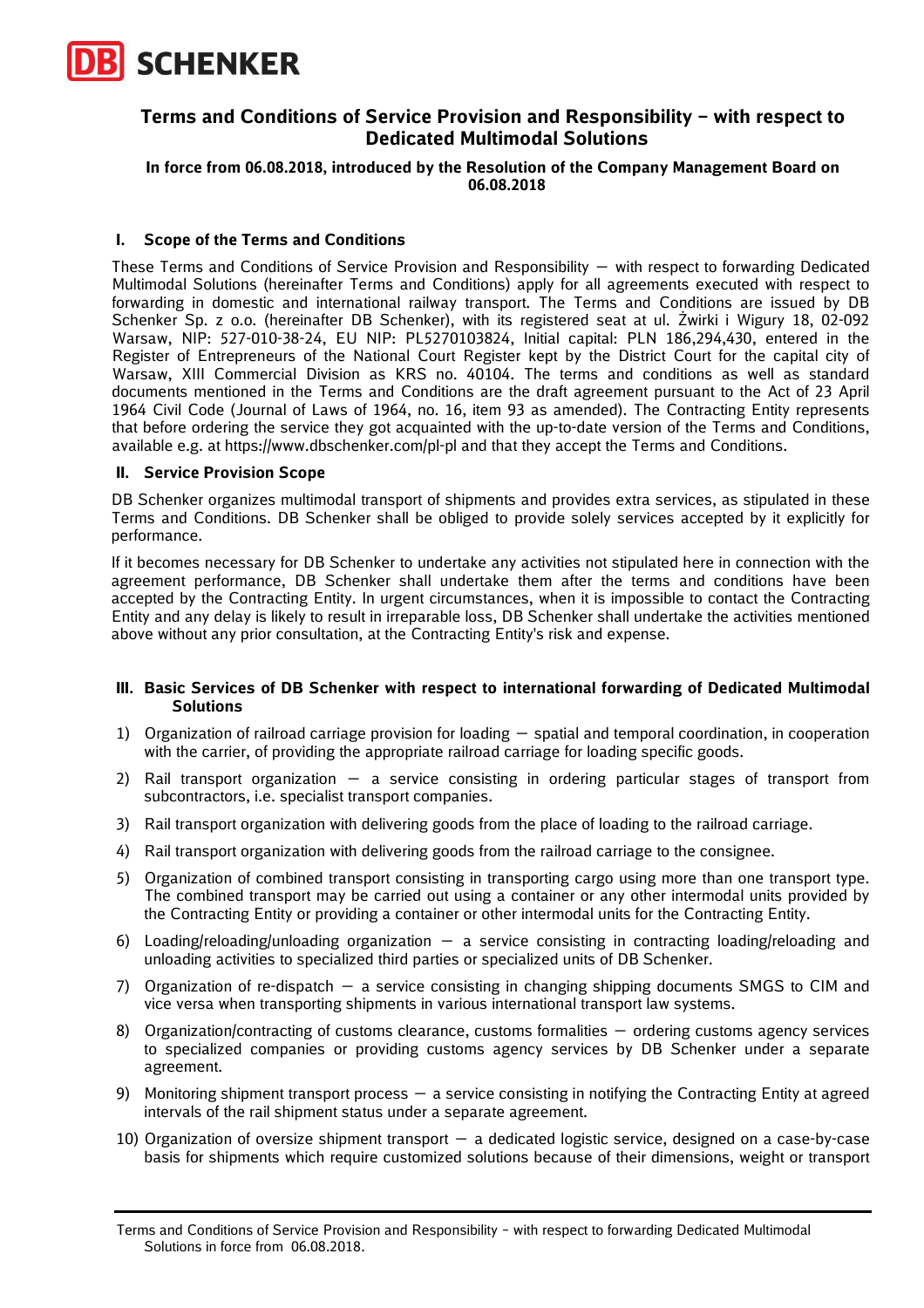specificity.

11) Organization of hazardous goods' transport — a service consisting in contracting particular rail transport stages from specialized companies pursuant to RID provisions, being enclosure no. I to appendix B to COTIF Convention concerning International Carriage by Rail, SMGS Agreement on International Goods Transport by Rail (Journal of Laws 1995 no. 9, item 21), the Act of 31 May 2004 on Rail Transport of Hazardous Goods (Journal of Laws 2004 no. 97, item 962 as amended) as well as any other mandatory legal provisions.

# **IV. Goods the transport of which is subject to limitations and requires separate written agreements.**

- 1) DB Schenker does not transport the following goods as a rule:
	- a) tobacco and tobacco products;
	- b) plants and livestock (animals);
	- c) valuable shipments (e.g. gold or silver bars, gems, precious jewelery, products made from precious metals, valuable works of art);
	- d) bonds, transferable trade securities or any securities,
	- e) currency, banknotes and coins,
	- f)shipments containing medicinal products requiring the application of Pharmaceutical Law and Good Distribution Practice,
	- g) drugs and psychoactive substances.
- 2) The following shipments will be accepted for transport solely after a separate written agreement is executed:
	- a) shipments requiring specialist rolling stock and reloading,
	- b) shipments requiring appropriate temperatures in transport,
	- c) food,
	- d) personal belongings,
	- e) alcoholic products,

f)weapons and ammunition,

- g) shipments exceeding the parameters mentioned in §3;
- h) shipments which require separate permits and licenses for transport,

i) goods which cannot be consolidated with other goods,

j) shipments without an appropriate packaging protecting the goods for transport,

- k) shipments without the documents required by the detailed regulations.
- 3) DB Schenker does not transport waste and some hazardous goods classes. Transport of shipments containing hazardous goods is regulated by the Terms and Conditions of Logistic Hazardous Goods Services in DB Schenker

# **V. Order acceptance and performance**

1) Orders sent to the addresses and in accordance with the forms used by DB Schenker, published at https://www.dbschenker.com/pl-pl, are to be accepted by the Offices for Dedicated Multimodal Solutions. The order should be placed electronically (e-mail) and should indicate the offer of DB Schenker being the basis for the order placement.

Based on written bilateral arrangements, it is permitted to place individual orders over the phone, fax or an electronic file, having placed a standing order in writing with DB Schenker based on the form published at https://www.dbschenker.com/pl-plhttps://www.dbschenker.com/pl-pl

2) The orders should passed to DB Schenker on the date enabling DB Schenker to organize transport, no later, however, than 7 days before the shipment is dispatched.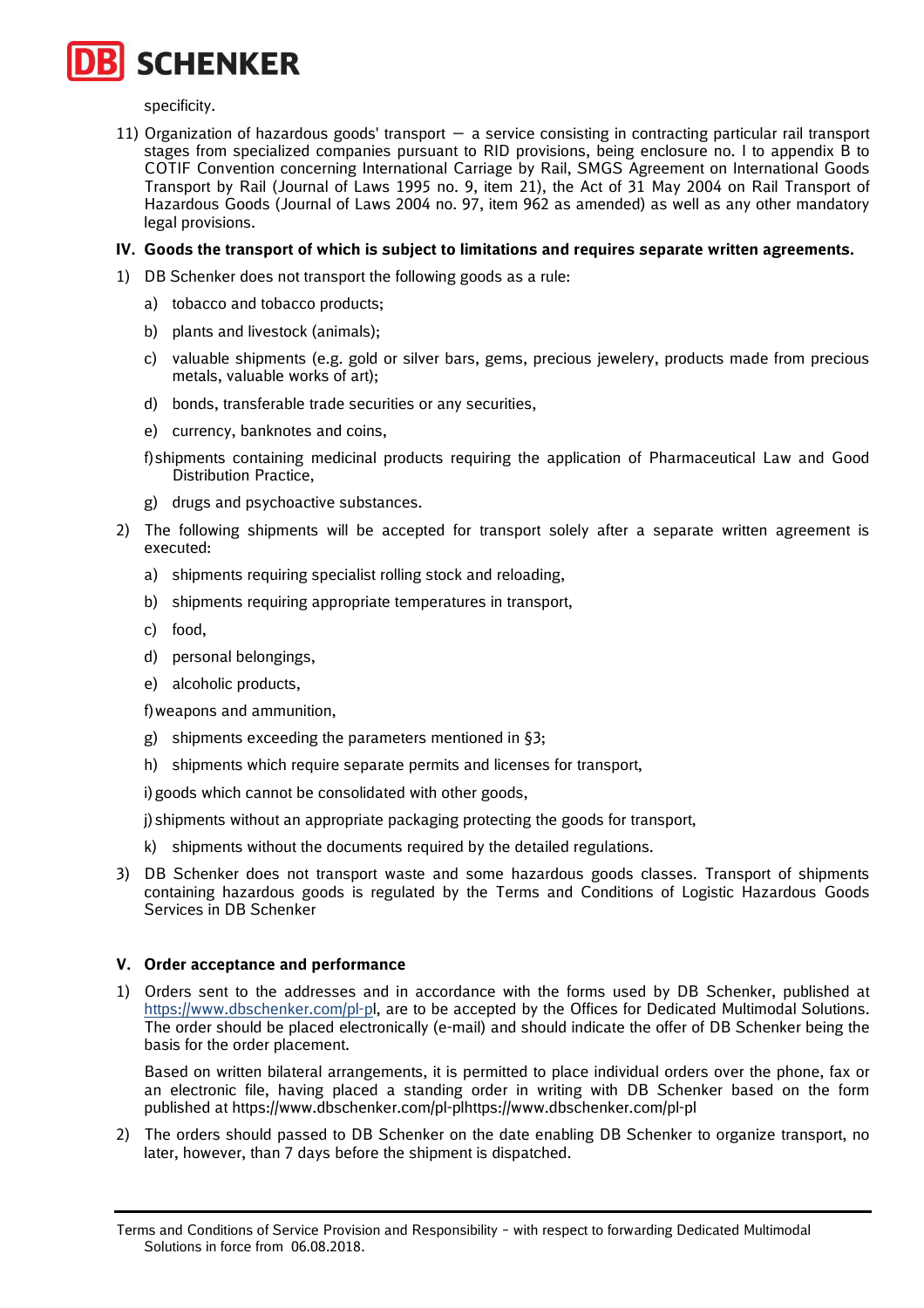

- 3) DB Schenker failure to report any comments and objections concerning the order over the phone, by fax or e-mail, on the day when the order is received (except for Saturdays, Sundays and bank holidays) shall be construed as the order acceptance for performance pursuant to the terms and conditions stipulated in the order. Any orders sent after 12:00 p.m. shall be considered orders sent on the following business day.
- 4) The Contracting Entity obliges to include any information required by DB Schenker to organize the forwarding service in the order.

Any differences concerning shipment information, such as:

- address,
- shipment parameters,
- additional instructions,

likely to occur between the information in the bill of lading and the one provided before in the order must be reported to DB Schenker before the shipment is accepted and confirmed in writing (electronic format is permitted) by DB Schenker. If there is no notification of the changes introduced, any costs incurred by DB Schenker on those grounds, including but not limited to the following: costs related to the delivery to any other delivery address than the one indicated in the order, demurrage costs, shall be borne by the Contracting Entity.

DB Schenker has the right to refuse to perform the service if there are any discrepancies between the shipment information and encumber the Contracting Entity with the costs arising on those grounds.

- 5) If the Contracting Entity demands any change of the date when the means of transport is to be provided, of the means of transport type, of other material terms and conditions of order performance, in inability to perform the order for the Contracting Entity's fault, the Contracting Entity shall be obliged to submit such changes to DB Schenker in writing (including e-mail or fax). Any costs resulting from such activities shall be borne by the Contracting Entity. DB Schenker shall be entitled to refuse to perform the amended order or suspend performance thereof if such changes prevent or hamper due performance of the forwarding service by DB Schenker significantly.
- 6) The Contracting Entity shall contact DB Schenker before loading is started to receive appropriate instructions required to fill in the bill of lading. The Contracting Entity shall be held solely liable for inappropriate filling in of the bill of lading and for any costs related thereto.
- 7) The Contracting Entity shall be held solely liable for exceeding the load limit of the load unit (rail carriage, container, semi-trailer etc.) and they shall be obliged to pay any dues resulting from the excess removal by the actual carrier and other costs related thereto.
- 8) At the Contracting Entity's request, DB Schenker shall notify the consignee of the shipment delivery and the ability to collect it. The shipment should be collected by the consignee immediately after it is delivered, no later than on the delivery date. If the consignee fails to collect the shipment and any costs are incurred on those grounds, DB Schenker shall encumber the Contracting Entity with demurrage charges.
- 9) If there is any risk of losing the value by the goods taken over or if the goods' nature may cause hazard for people, property or the environment, and it is impossible or significantly difficult to contact the Contracting Entity, or if the Contracting Entity, having been requested to initiate any measures to prevent the hazard, fails to do it, DB Schenker shall be entitled to take the appropriate measures and, whenever required, even sell the goods in the suitable way.

Depending on the circumstances DB Schenker can, at its own discretion, without notifying, sell the goods if they are at risk of the total or significant loss of value, initiate measures to remove the hazardous properties of goods or destroy them if they are likely to cause another hazard.

DB Schenker will clear any proceeds from sale immediately, having deducted costs incurred in connection with effecting it.

DB Schenker shall notify the Contracting Entity immediately of any measures taken and shall present, at the Contracting Entity's request, the proof of expenses incurred in connection with the above measures.

DB Schenker may encumber the Contracting Entity with the extra remuneration in connection with the activities carried out in the sum specified for any most similar activities.

10) If DB Schenker failed to guarantee the delivery date in writing, it shall be obliged to ensure the goods'

Terms and Conditions of Service Provision and Responsibility – with respect to forwarding Dedicated Multimodal Solutions in force from 06.08.2018.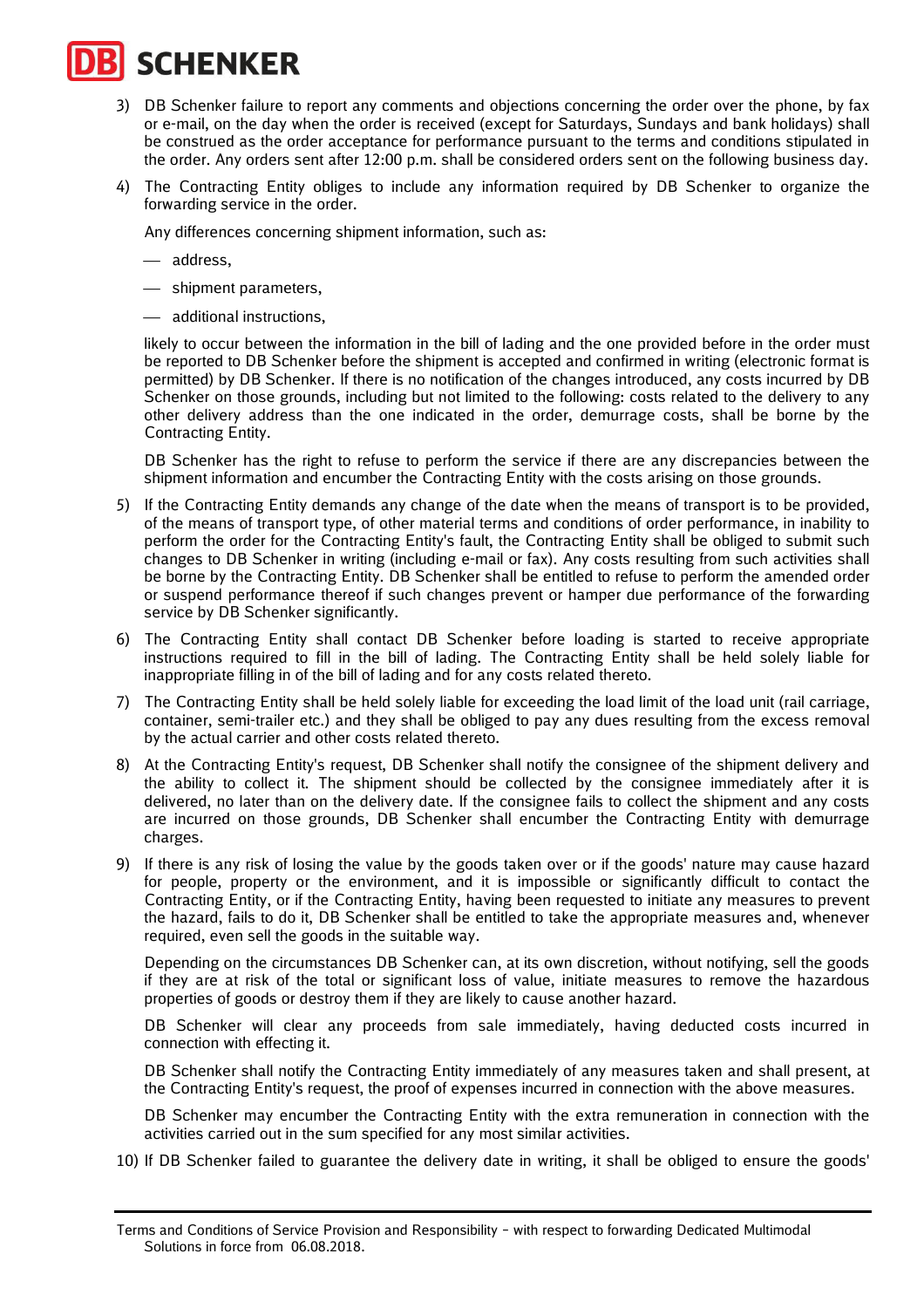delivery in the shortest time possible.

11) If any transport of goods stipulated in the Act of 9 March 2017 on the monitoring system for the road carriage of goods, including any secondary legislation or in any legal act substituting the said legal acts (hereinafter referred to as the Act) is ordered, the Contracting Entity obliges to comply with the provisions of the Act and the "Rules of Handling Shipments Subject to the Act on the Monitoring System for the Road Carriage of Goods" adopted by DB Schenker, available at https://www.dbschenker.com/pl, being an integral part of these General Terms and Conditions. The transport of a shipment containing goods governed by the Act and subject to a request to present the means of transport for the purpose of carrying out an inspection, as set forth in Article 12a (1) of the Act, in road transports, shall be performed with a dedicated means of transport carrying only such shipment from the place of dispatch to the place of delivery. The terms and conditions of remuneration shall be determined on the basis of DB SCHENKER's offer delivered before the transport service begins. Notwithstanding the above, the Contracting Entity shall be obliged to cover all DB SCHENKER's expenses incurred in connection with the request set forth in Article 12a (1) of the Act.

# **VI. Packagings**

- 1) The Contracting Entity, unless this is covered by the order placed with DB Schenker Sp. z o.o., shall load the shipment in a timely fashion and secure it as per the provisions of COTIF Convention concerning International Carriage by Rail, SMGS Agreement on International Goods Transport by Rail and the requirements of the transport process and other mandatory legal regulations.
- 2) Shipments dispatched for transport should be packed in a way suitable for the transport process used. The packaging should:
	- protect the shipment from damage likely to arise as a result of ordinary external forces in the whole transport process,
	- prevent access to the shipment content.
	- not be hazardous for life and health and should be safe for other shipments,
	- be additionally protected from damage if the packaging is a commercial packaging at the same time,
	- for any hazardous goods, the packaging should be selected as appropriate for the shipment content, as per the provisions of RID Regulation concerning the International Carriage of Dangerous Goods by Rail, being Annex I to Appendix B to COTIF Convention concerning International Carriage by Rail, SMGS Agreement on International Goods Transport by Rail (Journal of Laws 1995 no. 9, item 21), the Act of 31 May 2004 on Rail Transport of Hazardous Goods (Journal of Laws 2004 no. 97, item 962 as amended) as well as any other mandatory legal provisions.
- 3) DB Schenker shall be entitled to refuse to perform the service if the packaging is not suitable.
- 4) DB Schenker shall not be obliged to pack the shipment unless it accepts such a written order of the Contracting Entity.

# **VII. Terms and Conditions of Handling Goods Subject to Specific Regulations**

- 1) If the subject of the service is hazardous goods, the Contracting Entity obliges to follow RID regulations or other applicable regulations. The Contracting Entity obliges including but not limited to report, document and label the goods with inscriptions and labels in a way compliant with the international conventions and pack the shipment in a packaging holding the required certificate, appropriate for the shipment nature. Moreover, the Contracting Entity obliges to submit the transport documents required by the provisions of agreements and international conventions as well as any information on those goods to DB Schenker to enable it to perform the subject of the Agreement correctly.
- 2) If transport of strategic goods is ordered pursuant to the Act of 29 November 2000 concerning international trade in goods, technologies and services of strategic significance for state security and maintenance of international peace and security, and amending selected laws (Journal of Laws no. 119, item 1250 of 2000 as amended) and the Regulation of the Council (EC) no. 428/2009 of 5 May 2009 setting up a Community regime for the control of exports, transfer, brokering and transit of dual-use items (Official Journal EU L 134/1 of 29 May 2009 as amended), with simultaneous consideration of the applicable national and international legal acts defining the list of countries covered by the prohibition or limitations of trade, a prerequisite for initiating the service performance shall be a copy of the export/import permit for the said goods submitted by the Contracting Entity and obtaining a permit to perform services covered by the agreement by DB Schenker (if such a permit is required). At the same

Terms and Conditions of Service Provision and Responsibility – with respect to forwarding Dedicated Multimodal Solutions in force from 06.08.2018.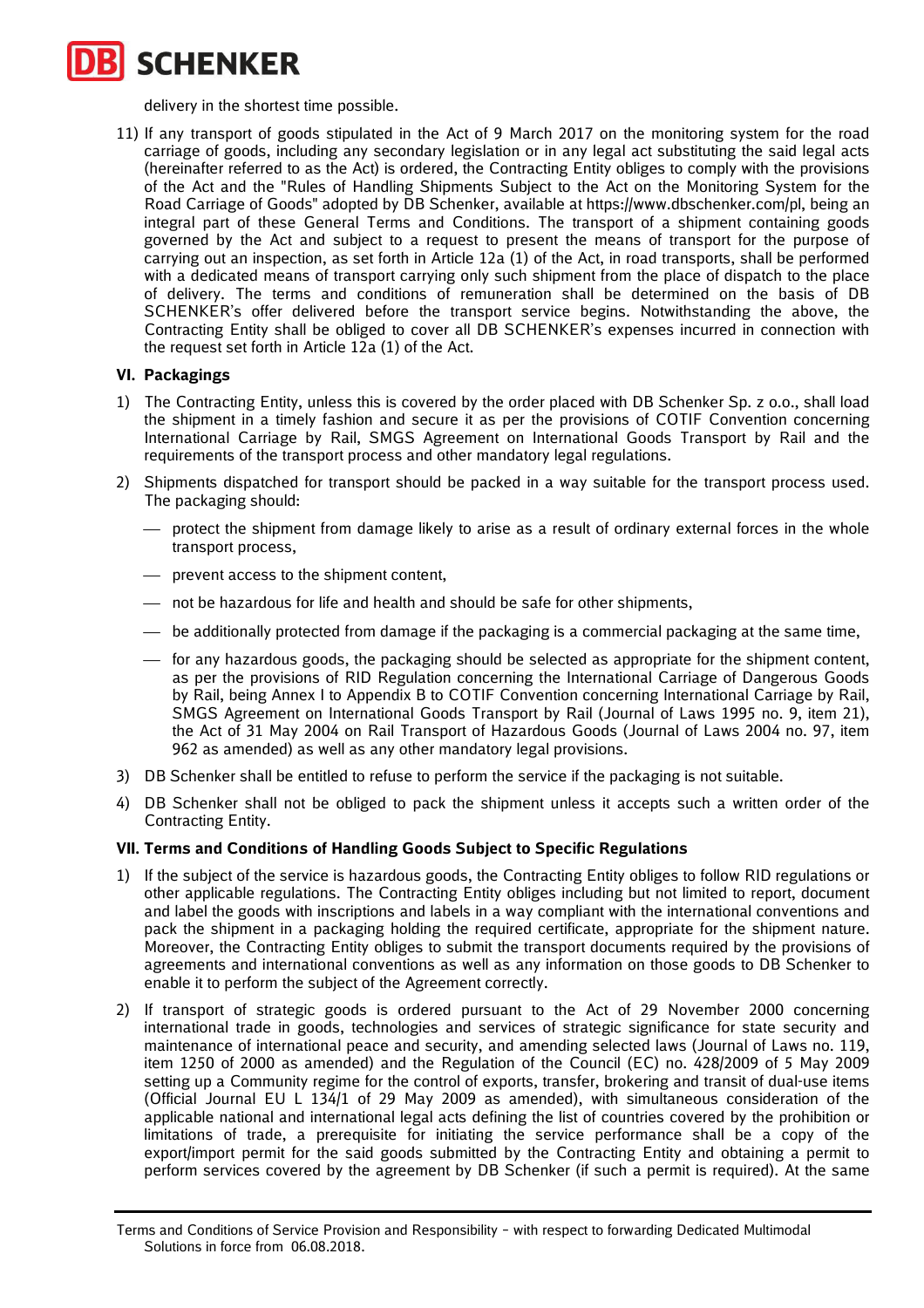

time, DB Schenker reserves the right to adjust the rates stipulated in the Agreement with any other indispensable costs related to handling strategic goods.The Contracting Entity shall be obliged to provide a control number of goods as per the above regulations. The absence of this control number shall mean that the Contracting Entity represents the goods covered with the order are not strategic.

- 3) Acceptance of any order concerning strategic goods must be confirmed by DB Schenker in writing. Moreover, DB Schenker reserves the right to adjust the rates stipulated as per the Agreement with any other required costs related to handling the strategic goods.
- 4) The Contracting Entity shall be held liable vis-a-vis DB Schenker for any losses likely to arise as a result of the absence, insufficiency or incorrectness of documents and informations stipulated in section 1 and  $2<sub>1</sub>$

#### **VIII.Documents**

1) If any hazardous goods' transport is contracted, the Contracting Entity obliges to ensure delivery of all documents and information on the cargo, required by the applicable regulations:

− RID Regulation concerning the International Carriage of Dangerous Goods by Rail, being Annex I to the uniform rules concerning the contract for international carriage of goods by rail (CIM), appearing as Appendix C to the Convention concerning international carriage by rail (COTIF),

Appendix C to SMGS Agreement, Regulations on Dangerous Goods Transport to the Agreement on International Goods Transport by Rail (SMGS), Act of 28 March 2003 on Rail Transport (Journal of Laws of 2007, no. 16 item 94),

− The Act of 31 March 2004 on transport of dangerous goods by rail (Journal of Laws No. 97, item 962 as amended).

- 2) The transport of shipments containing hazardous goods is governed by "Terms and Conditions of Logistic Hazardous Goods Services in DB Schenker", published at https://www.dbschenker.com/pl-pl. These Terms and Conditions shall apply in matters not regulated in "Terms and Conditions of Logistic Hazardous Goods Services in DB Schenker".
- 3) The Contracting Entity is obliged to ensure submission of any required documents related to the shipment transport, including documents connected with any customs formalities, to DB Schenker or an entity appointed by it, and provide any information important in the service performance process to DB Schenker. DB Schenker is not obliged to check if the documents and information submitted are accurate, final and true.
- 4) The transport of shipments containing food products is governed by the "Terms and Conditions of Food Product Logistic Service in DB SCHENKER", published at https://www.dbschenker.com/pl-pl. These Terms and Conditions shall apply in matters not regulated in "Terms and Conditions of Food Product Logistic Services in DB SCHENKER".
- 5) If any customs declaration for goods' import is not done by DB Schenker but by an entity contracted by the Contracting Entity, the Contracting Entity shall be obliged to send copies of SAD document to DB Schenker by e-mail or fax on the date of customs clearance or on the following day.
- 6) DB Schenker is entitled to check if the shipment corresponds to the consignor's statements being grounds for issuing the bill of lading.
- 7) DB Schenker shall be entitled to amend the provision concerning shipment parameters in the shipping document in an unilateral and binding way if they differ from the actual situation.

#### **IX. Shipment labelling**

- 1) The consignor should label the shipment appropriately for transport.
- 2) Any shipments containing goods which, because of their properties, must be transported in a specific position, require ensuring particular care in transport or reloading, cannot be loaded in several layers, should be marked with extra labels displaying appropriate handling symbols.
- 3) For the hazardous goods, the Consignor shall be obliged to select the appropriate packaging and to label the shipment with appropriate labels and inscriptions as required in the regulations mentioned in section  $VIII$  1.

Terms and Conditions of Service Provision and Responsibility – with respect to forwarding Dedicated Multimodal Solutions in force from 06.08.2018.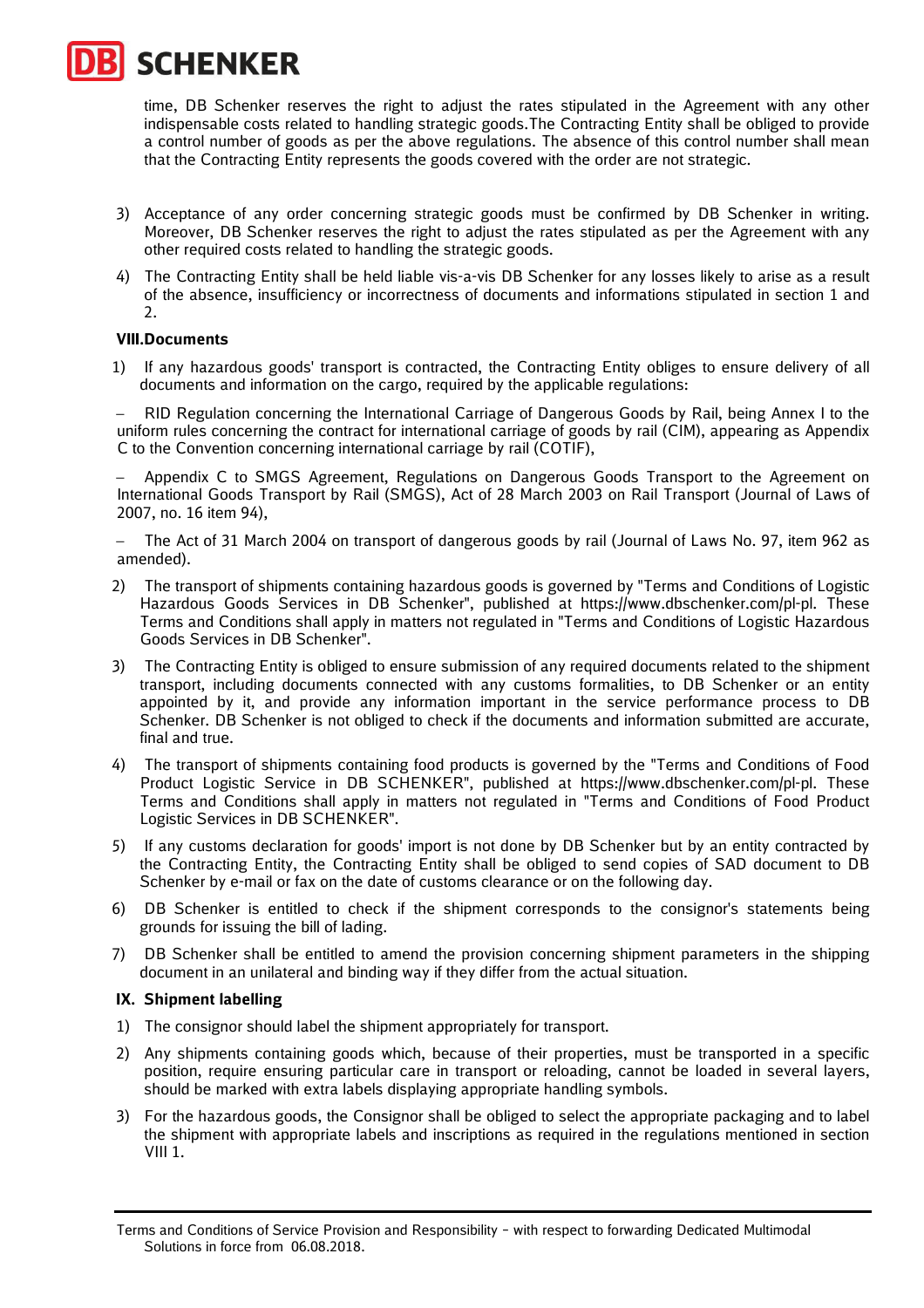4) Transporting the shipment, DB Schenker assumes the shipment is secured sufficiently for transport. Any transport of a shipment which is not sufficiently secured shall take place at the sole risk and responsibility of the Contracting Entity.

# **X. Agreeing the price for the service**

- 1) The price for services provided by DB Schenker is agreed based on the up-to-date offers of DB SchThe price for services provided by DB Schenker is agreed based on the up-to-date offers of DB Schenker Sp. z o.o. Before ordering the service, the Contracting Entity shall be obliged to check the up-to-date remuneration for the service ordered with DB Schenker by requesting a quotation in writing, by fax or by e-mail, or by checking DB Schenker website at https://www.dbschenker.com/pl-pl for the standard price for the ordered service unless any agreement stipulating any individual remuneration was executed. If DB Schenker provides service which no remuneration was agreed for, prices determined in the standard price lists on DB Schenker website, i.e. https://www.dbschenker.com/pl-pl, shall be in force, and if there are no such prices in the price list, the prices for services most similar to the ones provided by DB Schenker Sp. z o.o. shall apply.
- 2) For converting currency which any rates for services are expressed in, the mean NBP FX rate for a given currency, in force on the day when a given invoice is issued, shall be used.
- 3) Failure to receive a copy of SAD in goods' import on the date mentioned in section VIII 5 shall result in the accrual of VAT by DB Schenker for the entire domestic section in the value corresponding to the applicable law.

# **XI. Methods and dates of payment, settlement rules**

- 1) Payment for the service shall be made by the Contracting Entity or any payer appointed by them within up to 14 days following the invoice issue date. The Contracting Entity shall be liable for the payer's failure to pay.
- 2) The payment shall be considered made when the bank account of DB Schenker is credited with the due sum. Any payment delayed beyond the agreed date shall result in the statutory interest accrued by DB Schenker on those grounds.
- 3) For Contracting Entities having separate written agreements other dates of payment are permitted.

# **XII. Liability**

- 1) DB Schenker shall assume the forwarding liability vis-a-vis the Contracting Entity for services provided to the Contracting Entity based on the rules stipulated in these Terms and Conditions.
- 2) The liability of DB Schenker for transport organization services cannot exceed the liability of the actual or contractual carrier as per the relevant legal regulations and the Rules issued by a given carrier effecting the transport during which the occurrence resulting in the loss took place.
- 3) Damages for any destruction, loss, damage of goods or delayed delivery shall be calculated based on the rules and in the amount stipulated in the Convention concerning International Carriage by Rail (COTIF) of 9 May 1980 as adopted by the change report of 3 June 1999 (Journal of Laws 2007 no. 100 item 674) or in the Agreement on International Goods Transport by Rail (SMGS) (Journal of Laws 1995 no. 9 item 21), for domestic rail transport in the Act of 15 November 1984 Transport Law (i.e. Journal of Laws 2000, no. 50, item 601 as amended), with the reservation that if the loss occurs in multimodal transport during service performance in the identifiable transport type, the liability of Schenker shall be determined based on the following law:
- 4) with respect to the international road transport services, DB Schenker shall have the rights and obligations of the international carrier stipulated in the Convention on the Contract for the International Carriage of Goods by Road (CMR) of 19 May 1956 (Journal of Laws of 1962, no. 49, item 238) following the rules stipulated in "Terms and Conditions of Providing International Road Forwarding Services by DB Schenker sp. z o.o." available athttps://www.dbschenker.com/pl-pl/
- 5) with respect to domestic road transport, DB Schenker shall have the rights and obligations of the domestic carrier stipulated in the Act of 15 November 1984 Transport Law (uniform text: Journal of Laws of 2000, no. 50, item 601 as amended) following the rules stipulated in the "Terms and Conditions of Domestic Service Provision by DB Schenker" available at https://www.dbschenker.com/pl-pl/
- 6) with respect to sea transport when DB SchenkerOcean bill of lading was used, the liability of DB

Terms and Conditions of Service Provision and Responsibility – with respect to forwarding Dedicated Multimodal Solutions in force from 06.08.2018.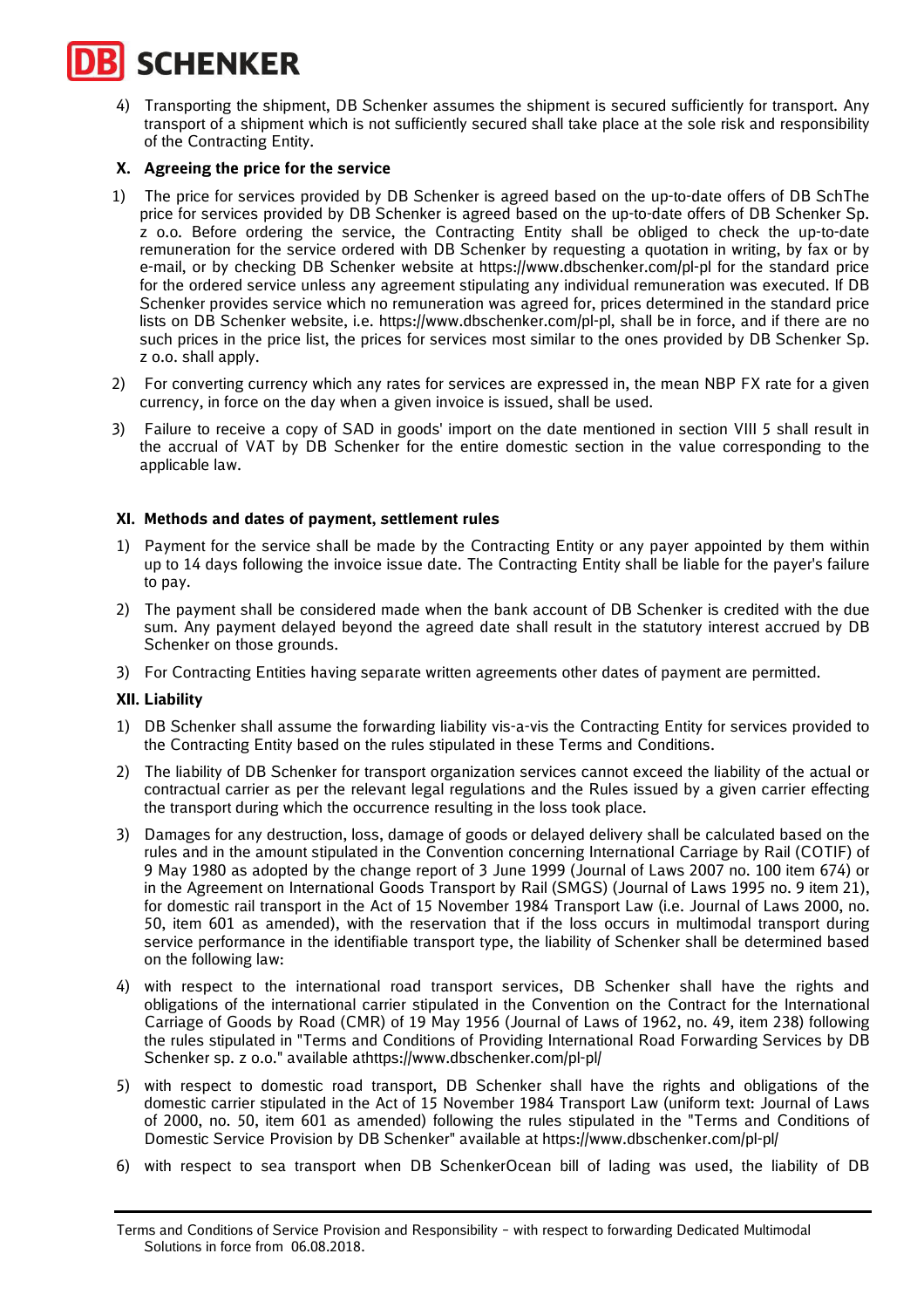Schenker cannot be higher than the one of the contractual carrier, as per DB SchenkerOcean Terms and Conditions of Liability published at https://www.dbschenker.com/pl-pl, and if no DB SchenkerOcean bill of lading is used, the liability of DB Schenker cannot exceed the carrier's liability under the agreement and the provisions of the Convention for the Unification of Certain Rules Relating to Bills of Lading, signed in Brussels on 25 August 1924, as amended by the protocols made in Brussels on 23 February 1968 and 21 December 1979, i.e. the Hague-Visby Rules (Journal of Laws 1937, no. 33, item 258, Journal of Laws 1980, no. 14, item 48, Journal of Laws of 1985, no. 9, item 26 as amended).

- 7) with respect to air transport services, DB Schenker liability cannot exceed the carrier's liability as per the Convention for the Unification of Certain Rules Relating to International Carriage by Air, signed in Montreal on 28 May 1999 (Journal of Laws 2007, no. 37, item 235).
- 8) With respect to any rules other than organizing transport, not governed by the above legal regulations and internal rules of the actual or contractual carriers, DB Schenker liability shall be as stipulated in the Civil Code, but cannot exceed the double sum of remuneration for the service which the loss is connected with.
- 9) In any case, DB Schenker liability is limited to the actual loss (damnum emergens) without any lost profits (lucrum cessans) and other indirect or consequential losses, regardless of whether the claim basis is in contract (ex contractu) or in tort (ex delicto).
- 10) DB Schenker liability shall cover the transport period, unless DB Schenker obliged to carry out any additional services or such services result from the need to ensure correct order performance.
- 11) DB Schenker shall not be held liable for any occurrence caused by the Force Majeure. If such a Force Majeure occurrence takes place, the forwarding and logistic services for the Contracting Entity shall be suspended for the duration of the Force Majeure circumstances. Force Majeure is an occurrence impossible to foresee even when exercising due care required for professional service provision, external both vis-a-vis DB Schenker and the Contracting Entity, and which the Parties could not counteract exercising due care. Pursuant to these Terms and Conditions, the Force Majeure occurrences include but are not limited to: strike, roadblocks or blocks of other entrance and exit points popularly used, natural disasters, epidemics, weather conditions and other natural occurrences with the intensity exceeding the average one in a given period and preventing service performance.
- 12) The Contracting Entity is responsible for the correctness of data and declarations concerning the goods, submitted to DB Schenker by themselves or by another entity acting in their name or for their benefit (including but not limited to the Consignor). The Contracting Entity shall be held liable for any loss incurred by DB Schenker or by any other person vis-a-vis whom DB Schenker Sp. z o.o. is responsible for any inaccuracy, incorrectness or incompleteness of data and declarations submitted by the Contracting Entity or another entity. The Contracting Entity shall be obliged to compensate DB Schenker for the loss incurred as a result of:  $-$  providing incorrect, unclear or incomplete information on the goods,  $-$  inappropriate packaging or labelling of goods,  $-$  inappropriate loading or placing the goods in the transport unit, — hazardous properties of the goods which DB Schenker was unable to foresee, — errors made by the Contracting Entity as a result of which DB Schenker is forced to pay any customs duty, tax or provide a security.
- 13) The Contracting Entity shall be held liable for the acts of any people appointed by them, participating in performing these services, including but not limited for any acts or omissions of the consignor or the consignee, provided the Contracting Entity indicated them to DB Schenker as the participants of the order performance or their participation results from the order nature.

# **XIII.Complaint handling rules and procedure**

- 1) The complaints shall be investigated based on the rules indicated in paragraph 12 section 3 hereof.
- 2) Complaints under the Agreement, concerning reimbursement of the due sum or its part, can be made by the Contracting Entity or Consignee depending on who effected payment. Complaints concerning any other claims under the Agreement, as per Article 75 section 3 item 2 of the Transport Law can be made by a person authorized to dispose of the shipment, i.e. the Contracting Entity or the Consignee depending on who of them is entitled to dispose of the shipment. If a complaint is made by a person not authorized to dispose of the shipment pursuant to the preceding sentence, s/he should provide a document (e.g. a transfer (assignment) of rights entitling her/him to make a complaint).
- 3) Complaints should be made in the shortest time possible, bearing in mind the statutory claim limitation periods.

Terms and Conditions of Service Provision and Responsibility – with respect to forwarding Dedicated Multimodal Solutions in force from 06.08.2018.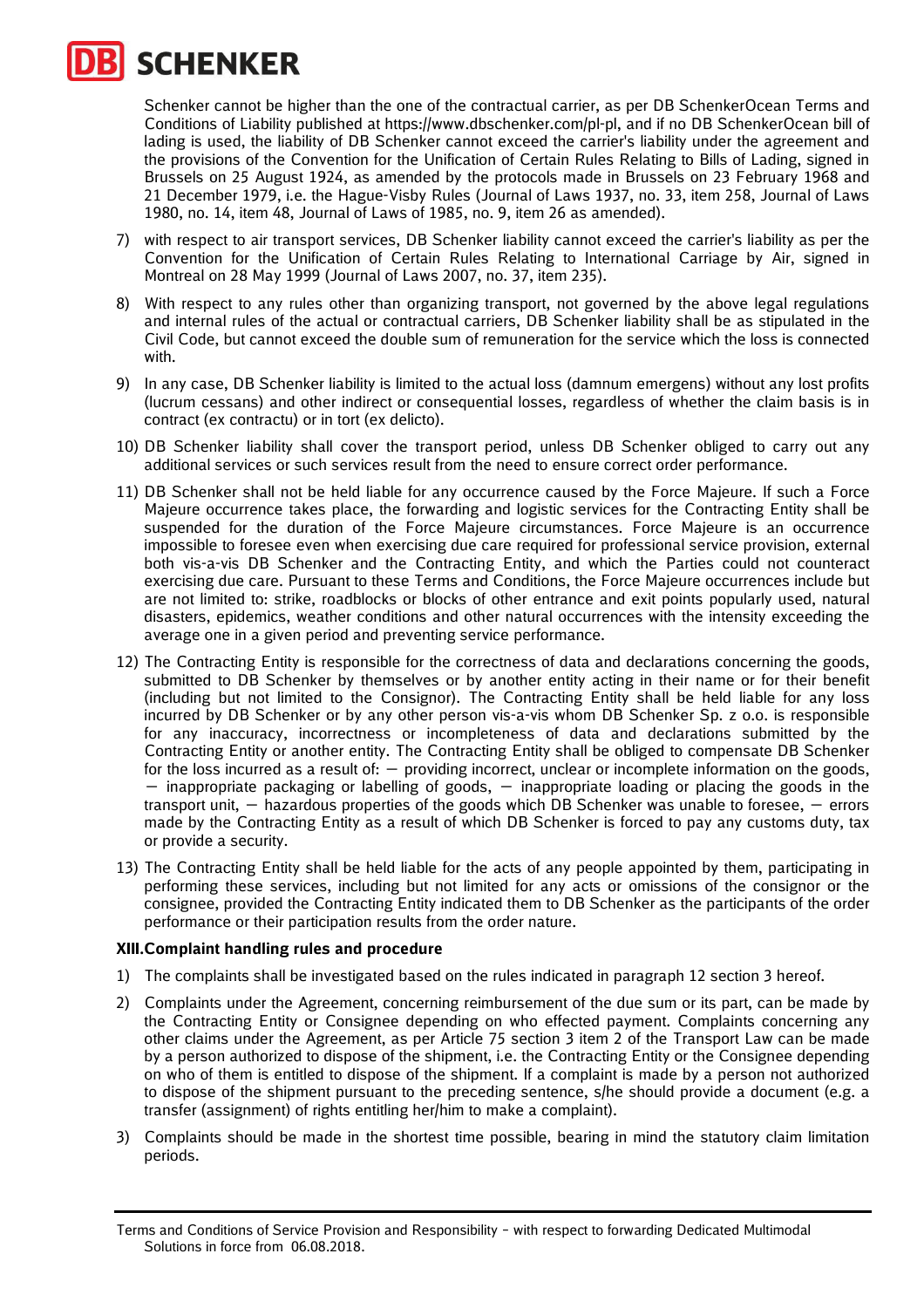- 4) The complaint, together with the below-mentioned documents, should be submitted to DB Schenker in one of the below-mentioned forms.
	- a. In writing  $-$  a letter of complaint specifying the name of the complainant or details of the complaining individual and the address, complaint title with grounds, subject of the complaint, shipment reference number awarded by DB Schenker or the shipment document type and number, claim value, up-todate bank account number, list of documents enclosed, signature of the party making the complaint should be submitted in writing to DB Schenker Customer Service Department where the order was accepted;
	- b. In a document form  $-$  an e-mailed letter of complaint specifying the name of the complainant or details of the complaining individual and the address, complaint title with grounds, subject of the complaint, shipment reference number awarded by DB Schenker or the shipment document type and number, claim value, up-to-date bank account number and the list of documents enclosed should be submitted to the e-mail address which the transport order was sent to.

DB Schenker shall investigate complaints based on documents submitted to it in electronic copies, retaining the right to demand submission of the original documents;

- 5) Complaint submission using means of electronic communication shall mean the consent of the complaining party to have the response to the complaint, communication or call delivered by DB Schenker to the e-mail address which the complaint was sent from unless the complaint contains a request to receive the response or calls in writing at the indicated address of residence or seat of the complainant. DB Schenker shall remain authorized to provide the response in writing.
- 6) DB Schenker shall respond to the complaint made in writing in a written form unless the complainant demanded to receive the response to the complaint or call using means of electronic communication.
- 7) The following documents should be attached to the letter of complaint:
	- a. bill of lading or another document concerning execution of the transport agreement;
	- b. loss report, if made;
	- c. commercial invoice or another document indicating the shipment value as per the applicable legal regulations;
	- d. packing list being enclosure to the commercial invoice, determining the type of goods, quantity and weight of packagings;
	- e. additionally, if the shipment is damaged, documents indicating the dimension and type of loss and the ability to minimize it;

f. photo documentation confirming the loss scope with the date and time of making;

- g. assignment of rights in the situation when the complainant is not the only party authorized to pursue claims;
- h. copy of SAD, if applicable.
- 8) The complaints shall be investigated by DB Schenker within 30 days after the complete documents are submitted.
- 9) The Contracting Entity shall not be entitled to deduct any claims vis-a-vis DB Schenker from the claims of DB Schenker.
- 10) Until DB Schenker makes a decision concerning the claim acceptance or rejection, the complainant shall be obliged to secure the shipment.
- 11) Investigating the complaint, DB SCHENKER shall be entitled, at its own discretion, to request the goods' owner to transfer the ownership title to DB SCHENKER, paying the damages in the value equal to the reinstatement value of the goods.
- 12) If the data being grounds for calculating the damages is not expressed in the currency of the state where the payment is demanded, the conversion shall be based on the FX rate of the date and place of the damages' payment.
- 13) If the provisions applicable to a given type of transport and liability assumed by DB Schenker when performing a specific service provide for any other requirements (including dates) than stipulated in this chapter of the Terms and Conditions, DB Schenker shall be entitled to quote the said circumstances and

Terms and Conditions of Service Provision and Responsibility – with respect to forwarding Dedicated Multimodal Solutions in force from 06.08.2018.